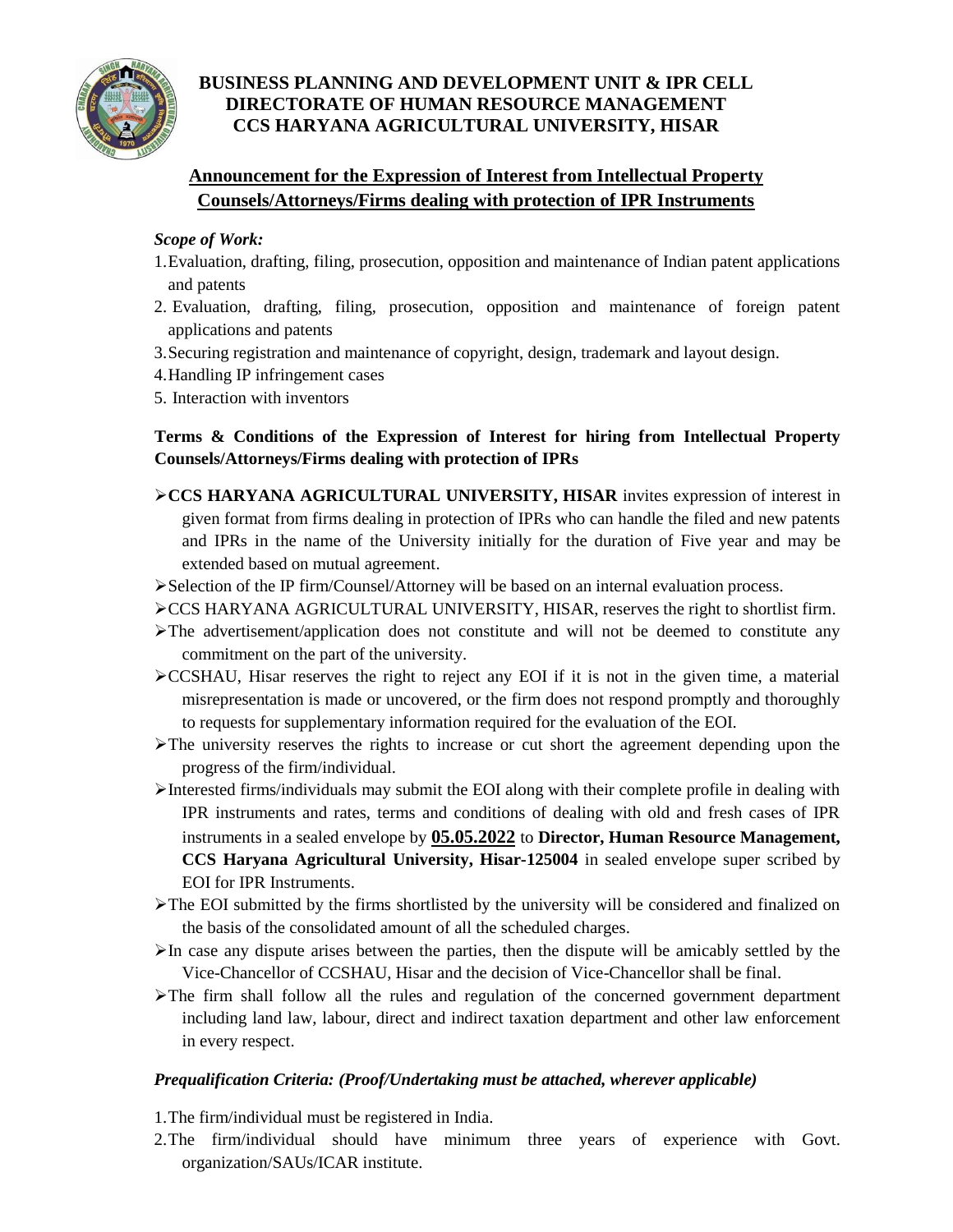- 3.The firm/individual should possess professional expertise especially in handling patent applications in the field of agriculture and its allied sectors.
- 4.The firm/individual must have the requisite infrastructure and in-house capability.
- 5.The firm/individual should have a local office in Delhi/ NCR.
- 6.The firm/individual should not have been blacklisted by any Central /State Government / Public Sector Undertaking, Govt. of India.
- 7.The firm/individual should not have been involved in any major litigation that may have an impact of affecting or compromising the delivery of services.

#### **Format of EOI for scheduled charges**

|                         | <b>Section I: Patents (New Cases)</b>                                       |                     |  |  |  |
|-------------------------|-----------------------------------------------------------------------------|---------------------|--|--|--|
| 1                       | <b>Application</b>                                                          | Amount<br>in<br>Rs. |  |  |  |
|                         |                                                                             | (Excluding          |  |  |  |
|                         |                                                                             | official/Govt. Fee) |  |  |  |
| 1.1                     | Drafting and filing of patent application with provisional specification,   |                     |  |  |  |
|                         | complete specification, divisional application or patent of addition. This  |                     |  |  |  |
|                         | includes filing of all necessary forms irrespective of time of filing.      |                     |  |  |  |
| 1.2                     | Drafting and filing of complete specification after filing provisional      |                     |  |  |  |
|                         | specification with all necessary forms.                                     |                     |  |  |  |
| 1.3                     | Making request for filing patent outside India (Form 25)                    |                     |  |  |  |
| 1.4                     | Seeking permission from National Biodiversity Authority (NBA) for filing    |                     |  |  |  |
|                         | IP application under section 6 of The Biological Diversity Act including    |                     |  |  |  |
|                         | filing Form-III etc with NBA and related action till NBA permission is      |                     |  |  |  |
|                         | obtained                                                                    |                     |  |  |  |
| 1.5                     | Discussion with inventor per hour at attorney's office                      |                     |  |  |  |
| $\overline{2}$          | Extension a time where Government Fees is also applicable                   |                     |  |  |  |
| $\overline{\mathbf{3}}$ | <b>Prosecution</b>                                                          |                     |  |  |  |
| $\overline{3.1}$        | Reporting official action including FER, SER etc, Amending specification    |                     |  |  |  |
|                         | and re-filing in response to FER, SER etc (one-time billing irrespective of |                     |  |  |  |
|                         | iterations) including reporting and providing certificate of Patents        |                     |  |  |  |
| 3.2                     | Discussion/ hearing at Patent Office during prosecution of application per  |                     |  |  |  |
|                         | appearance                                                                  |                     |  |  |  |
| 3.3                     | Attending to renewals and sending renewal certificate per year              |                     |  |  |  |
| 3.4                     | Attending to restoration of lapsed patent, filing petition and attending to |                     |  |  |  |
|                         | payment of fees (Form 15)                                                   |                     |  |  |  |
| 3.5                     | Working of patents: each report bf working under section 146 (form27)       |                     |  |  |  |
| $\overline{\mathbf{4}}$ | <b>Assignment and Licenses</b>                                              |                     |  |  |  |
| 4.1                     | Drafting assignment deed form                                               |                     |  |  |  |
| 4.2                     | Filing application for registration for assignment /license (Form 16)       |                     |  |  |  |
|                         | (a) One patent                                                              |                     |  |  |  |
|                         | (b)each additional patent included at the same time in the same deed        |                     |  |  |  |
| 5                       | Opposition                                                                  |                     |  |  |  |
| 5.1                     | Drafting and Filing pre-grant opposition                                    |                     |  |  |  |
| 5.2                     | Drafting, Filing and prosecuting Post Grant opposition (for or against)     |                     |  |  |  |
| 5.3                     | Attending hearing per day at patent office in the city of the attorney's    |                     |  |  |  |
|                         | office                                                                      |                     |  |  |  |
| 5.4                     | Attending hearing per day at patent office not in the city of attorney's    |                     |  |  |  |
|                         | office                                                                      |                     |  |  |  |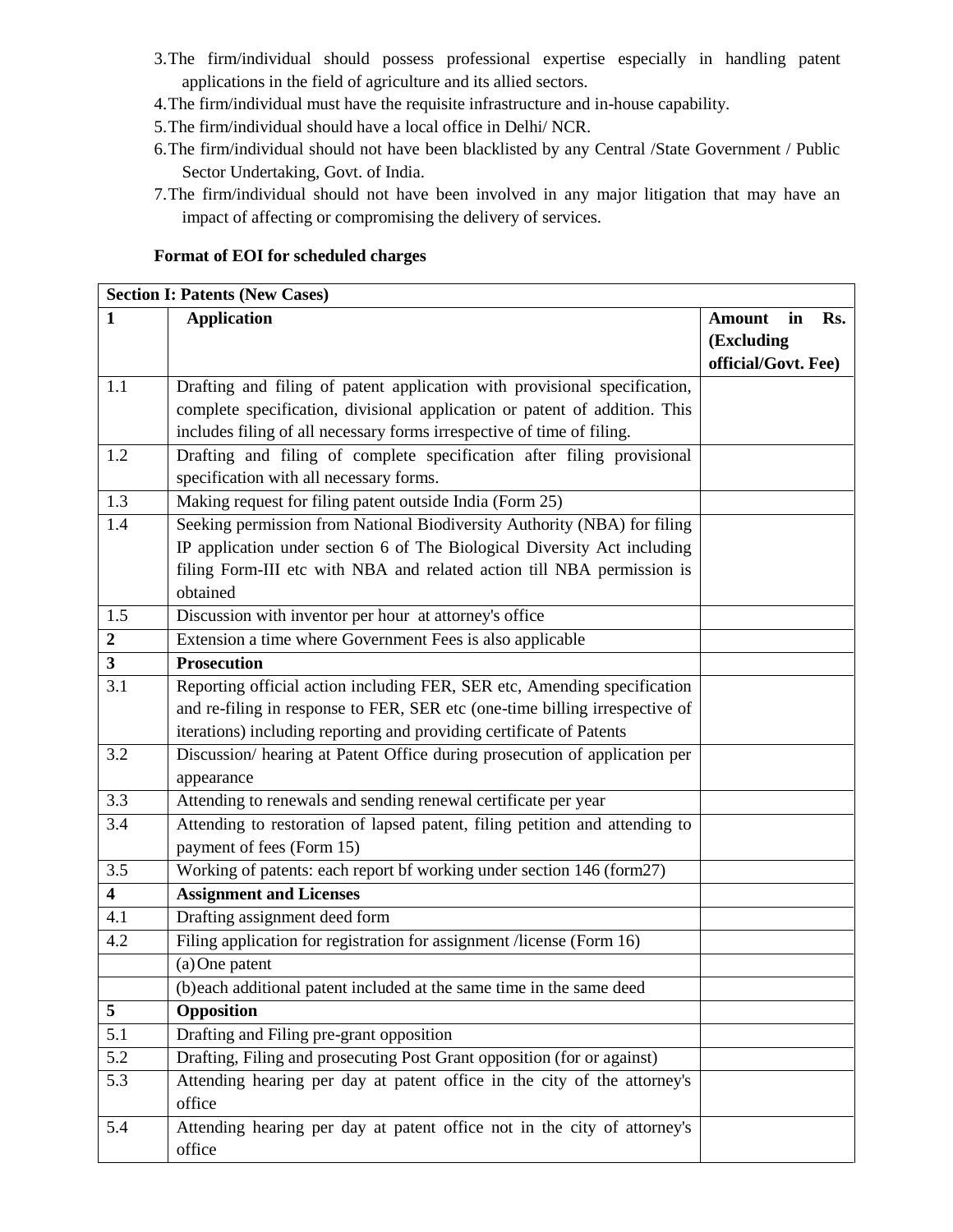| 6                | <b>Patent revocation/infringement</b>                                                                                        |  |
|------------------|------------------------------------------------------------------------------------------------------------------------------|--|
| 6.1              | Drafting<br>of<br>infringement/revocation<br><i>(initiating)</i><br>suit                                                     |  |
|                  | revocation/infringement or defending revocation/infringement one- time                                                       |  |
|                  | billing other than hearing)                                                                                                  |  |
| 6.2              | Representation charges an (In Court)                                                                                         |  |
| 6.3              | Any other charges, if any (like legal opinion etc)                                                                           |  |
| 7                | Consultation charges each hour or part                                                                                       |  |
| 8                | Prior art search report for novelty, inventiveness and utility                                                               |  |
| $\boldsymbol{9}$ | Filing of foreign patent applications                                                                                        |  |
| 9.1              | Filing of a patent application in each country patent (can be as a                                                           |  |
|                  | percentage of foreign associates bills)                                                                                      |  |
| 92               | Charges for prosecuting each application till grant of patent including all                                                  |  |
|                  | desired action (can be as a percentage of foreign associates bills)                                                          |  |
| 9.3              | Charges for renewal each year (can be as percentage of foreign, associates                                                   |  |
|                  | bills)                                                                                                                       |  |
| 10               | <b>Filing of PCT application</b>                                                                                             |  |
| 10.1             | Preparing and filing a new PCT application an all necessary actions                                                          |  |
|                  | including amendment etc under article 19 / Preliminary examination.                                                          |  |
| 10.2             | Filing national phase applications including changes in the claims if                                                        |  |
|                  | necessary. Charges application as per item 9 only.                                                                           |  |
|                  | <b>Section II: Designs</b>                                                                                                   |  |
| $\mathbf{1}$     | <b>Application</b>                                                                                                           |  |
| 1.1              | Application for registration per class based with all essential form                                                         |  |
|                  | including (Form 1, Form 2 and Form 21)                                                                                       |  |
| 1.2              | Prosecution of design application till registration certificate is provided to                                               |  |
|                  | applicant                                                                                                                    |  |
| $\boldsymbol{2}$ | <b>Restoration of lapsed design (Form 4)</b>                                                                                 |  |
| 3                | Notice of opposition (Form 19)                                                                                               |  |
| $\overline{4}$   | Request for any Action such as correction of clerical errors (Form 14)                                                       |  |
| 5                | Request for any Action such as certified copies (Form 15 and Form 16)                                                        |  |
| 6                | Appearance any Action such as charges per appearance before patent                                                           |  |
|                  | office                                                                                                                       |  |
| 7                | Any Action such as Inspection of registered design (Form 5)                                                                  |  |
| 8                | Filing of foreign design applications                                                                                        |  |
| 9                | Charges for prosecuting each application till registration of design (can be<br>as a percentage of foreign associates bills) |  |
| 10               | Charges for renewal each year                                                                                                |  |
|                  | <b>Section III: Copyright</b>                                                                                                |  |
| $\mathbf{1}$     | Application for registration of copyright (Form IV)                                                                          |  |
| $\overline{2}$   | Prosecution and obtaining certificate of copyright                                                                           |  |
| 3                | Drafting of any specific forms such as NOC.                                                                                  |  |
| $\overline{4}$   | Per action (any other action outside the process of filing and obtaining                                                     |  |
|                  | copyright)                                                                                                                   |  |
|                  | <b>Section IV: Trademarks</b>                                                                                                |  |
| $\mathbf{1}$     | Application for registration of trademark including certification trademark                                                  |  |
|                  | (Forms TM 1, TM 4, TM 8, TM 51, TM 52)                                                                                       |  |
| 2                | Notice for opposition and related actions, till disposal                                                                     |  |
|                  | (TM 5, TM 6, T 44)                                                                                                           |  |